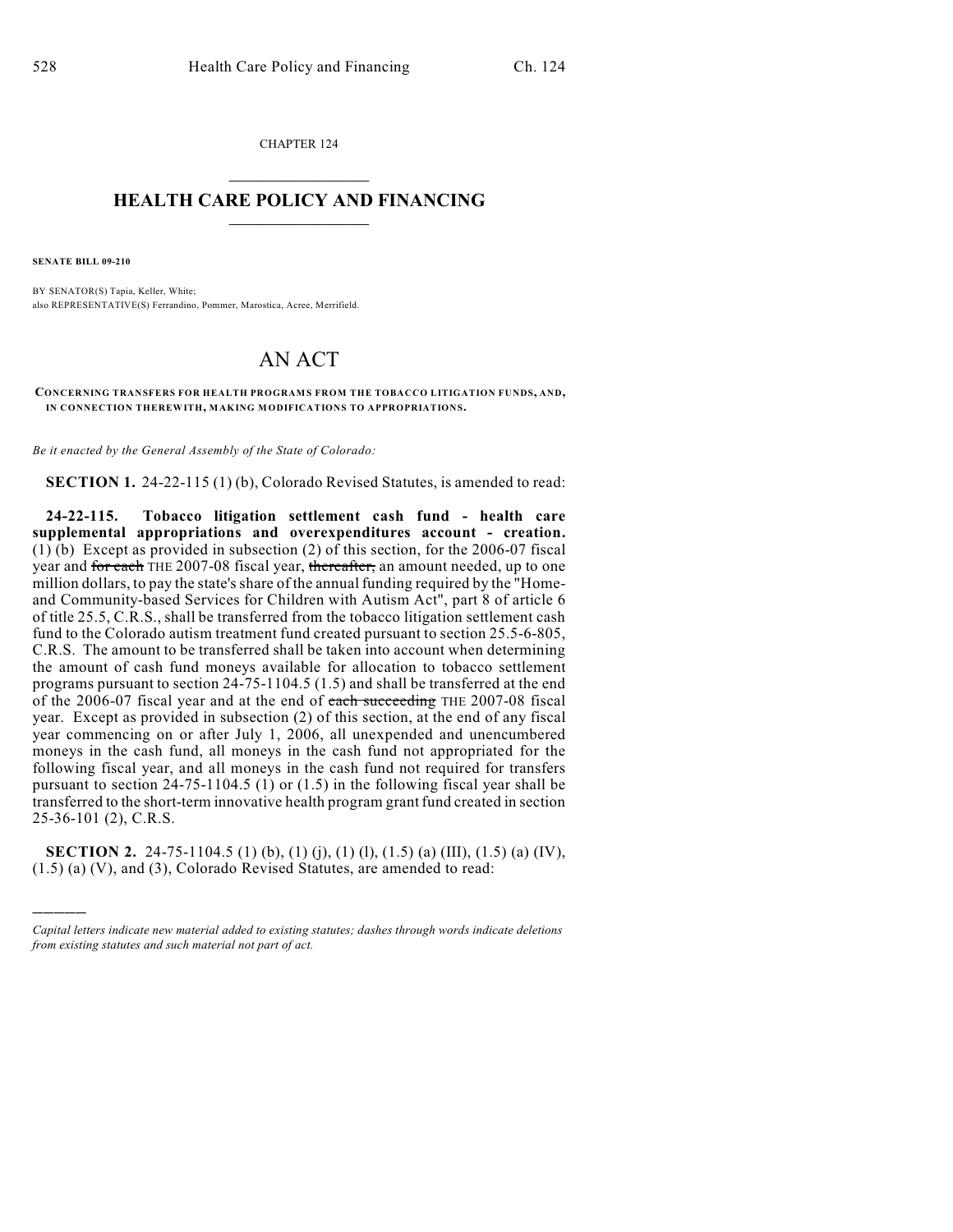**24-75-1104.5. Use of settlement moneys - programs - repeal.** (1) For the 2004-05 fiscal year and for each fiscal year thereafter, the following programs, services, or funds shall receive the following specified amounts from the settlement moneys received by the state in the preceding fiscal year; except that fifteen million four hundred thousand dollars of strategic contribution fund moneys shall be allocated in each fiscal year in which they are received by the state:

(b) (I) The comprehensive primary and preventive care grant program created in part 2 of article 3 of title 25.5, C.R.S., shall receive three percent of the total amount of settlement moneys annually received by the state, not to exceed five million dollars in any fiscal year, as provided in section 25.5-3-207, C.R.S.

(II) NOTWITHSTANDING THE PROVISIONS OF SUBPARAGRAPH (I) OF THIS PARAGRAPH (b), FOR THE 2009-10 FISCAL YEAR, THE AMOUNT TRANSFERRED TO THE COMPREHENSIVE PRIMARY AND PREVENTIVE CARE GRANT PROGRAM SHALL BE REDUCED BY TWO MILLION FOUR HUNDRED THOUSAND DOLLARS, AND SUCH AMOUNT SHALL BE TRANSFERRED TO THE GENERAL FUND. THIS SUBPARAGRAPH (II) IS REPEALED, EFFECTIVE JULY 1, 2011.

(j) (I) The AIDS drug assistance program created in section 25-4-1411, C.R.S., shall receive three and a half percent of the total amount of settlement moneys annually received by the state, not to exceed five million dollars in any fiscal year, as provided in said section.

(II) NOTWITHSTANDING THE PROVISIONS OF SUBPARAGRAPH (I) OF THIS PARAGRAPH (j), FOR THE 2008-09 FISCAL YEAR, THE AMOUNT RECEIVED BY THE AIDS DRUG ASSISTANCE PROGRAM SHALL BE REDUCED BY SIXTY-FIVE THOUSAND DOLLARS, AND, ON THE EFFECTIVE DATE OFTHIS SUBPARAGRAPH (II), SUCH AMOUNT SHALL BE TRANSFERRED TO THE GENERAL FUND. THIS SUBPARAGRAPH (II) IS REPEALED, EFFECTIVE JULY 1, 2010.

(l) The autism treatment fund created pursuant to section 25.5-6-805, C.R.S., shall receive the amount needed, not to exceed one million dollars to pay A PORTION OF the state's share of the annual funding required by the "Home- and Community-based Services for Children with Autism Act", part 8 of article 6 of title 25.5, C.R.S. as provided in section  $24-22-115$  (1).

(1.5) (a) For the 2007-08 fiscal year and for each fiscal year thereafter, the following programs, services, and funds shall receive the following specified amounts from the portion of any strategic contribution fund moneys received by the state in the current fiscal year that remains after the programs, services, and funds receiving strategic contribution fund moneys pursuant to subsection (1) of this section have been fully funded, and the portion of all other settlement moneys received by the state in the preceding fiscal year that remains after the programs, services, and funds receiving such other settlement moneys pursuant to subsection (1) of this section have been fully funded and all overexpenditures and supplemental appropriations allowed for the 2006-07, 2007-08, and 2008-09 fiscal years pursuant to section 24-22-115 (4) have been made:

(III) (A) The Colorado indigent care program created and existing pursuant to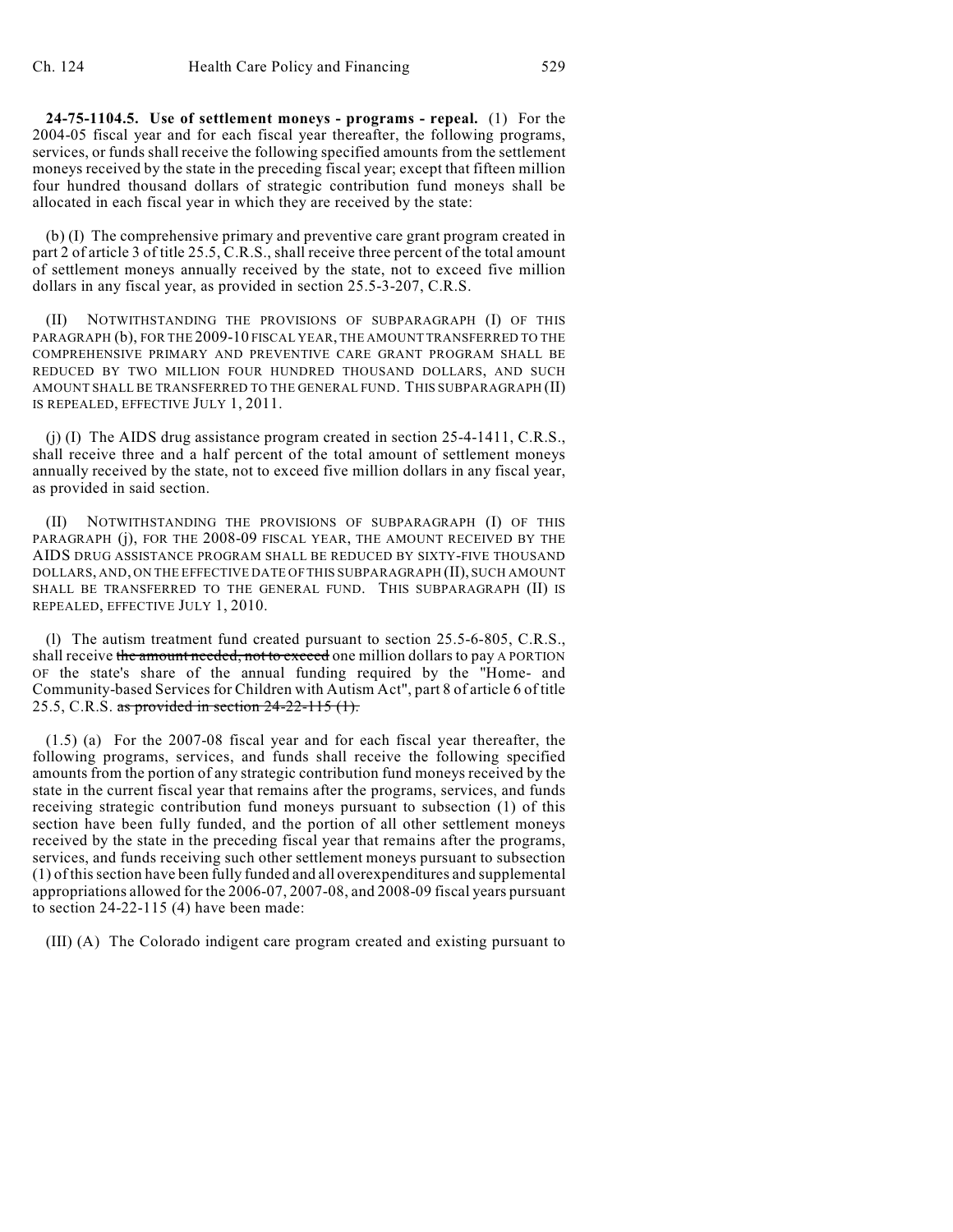part 1 of article 3 of title 25.5, C.R.S., shall receive eight and one-half percent of the settlement moneys which shall be transferred by the state treasurer to the supplemental tobacco litigation settlement moneys account of the comprehensive primary and preventative grant fund created in section 25.5-3-207 (4), C.R.S., and, subject to annual appropriation by the general assembly to the department of health care policy and financing, allocated to the Colorado indigent care program of the department for distribution as specified in said section to rural hospitals of sixty beds or less and all public hospitals, including hospitals that access federal funds only through certification of public expenditures, that participate in the program to provide health care to indigent persons.

(B) NOTWITHSTANDING THE PROVISIONS OF SUB-SUBPARAGRAPH (A) OF THIS SUBPARAGRAPH (III), FOR THE 2008-09 FISCAL YEAR, THE AMOUNT TRANSFERRED TO THE SUPPLEMENTAL TOBACCO LITIGATION SETTLEMENT MONEYS ACCOUNT OF THE COMPREHENSIVE PRIMARY AND PREVENTATIVE GRANT FUND SHALL BE REDUCED BY NINE HUNDRED SEVENTY-SEVEN THOUSAND THREE HUNDRED FIFTY-SIX DOLLARS, AND, ON THE EFFECTIVE DATE OF THIS SUB-SUBPARAGRAPH (B), SUCH AMOUNT SHALL BE TRANSFERRED TO THE GENERAL FUND. THIS SUB-SUBPARAGRAPH (B) IS REPEALED, EFFECTIVE JULY 1, 2011.

 $(IV)$  (A) The public health services support fund created in section 25-1-512 (2), C.R.S., shall receive seven percent of the settlement moneys, which the state treasurer shall transfer thereto and which, subject to annual appropriation by the general assembly to the department of public health and environment, shall be used to provide additional per capita state support for basic and optional public health services, as defined by the state board of health, in accordance with section 25-1-512, C.R.S. TO THE FUND TO BE USED FOR THE AUTHORIZED PURPOSES OF THE FUND.

(B) NOTWITHSTANDING THE PROVISIONS OF SUB-SUBPARAGRAPH (A) OF THIS SUBPARAGRAPH (IV), FOR THE 2008-09 FISCAL YEAR, THE AMOUNT TRANSFERRED TO THE PUBLIC HEALTH SERVICES SUPPORT FUND SHALL BE REDUCED BY ONE HUNDRED FORTY-NINE THOUSAND SEVENTY DOLLARS, AND, ON THE EFFECTIVE DATE OF THIS SUB-SUBPARAGRAPH (B), SUCH AMOUNT SHALL BE TRANSFERRED TO THE GENERAL FUND. THIS SUB-SUBPARAGRAPH (B) IS REPEALED, EFFECTIVE JULY 1, 2010.

(V) The supplemental tobacco litigation settlement moneys account of the children's basic health plan trust created in section 25.5-8-105, C.R.S., shall receive five percent of the settlement moneys, which the state treasurer shall transfer thereto.

(3) Notwithstanding the provisions of subsections (1) and (1.5) of this section, for purposes of sections 22-7-908 (3), 23-20-136 (3.5) (a), 25-4-1411 (6) (a), 25-4-1415 (2), 25-20.5-201 (2) (c), 25-23-104 (2), 25-31-107 (2) (d) (I), 25.5-3-207  $(3)$ ,  $25.5-8-105$   $(3)$ ,  $25.5-3-207$   $(3)$ ,  $25.5-6-805$   $(2)$ ,  $25.5-8-105$   $(3)$ ,  $27-10.3-106$   $(2)$ (b), and 28-5-709 (2) (a), C.R.S., strategic contribution fund moneys received and allocated by the state pursuant to said subsections (1) and (1.5) during the same fiscal year shall be deemed to be moneys received for or during the preceding fiscal year.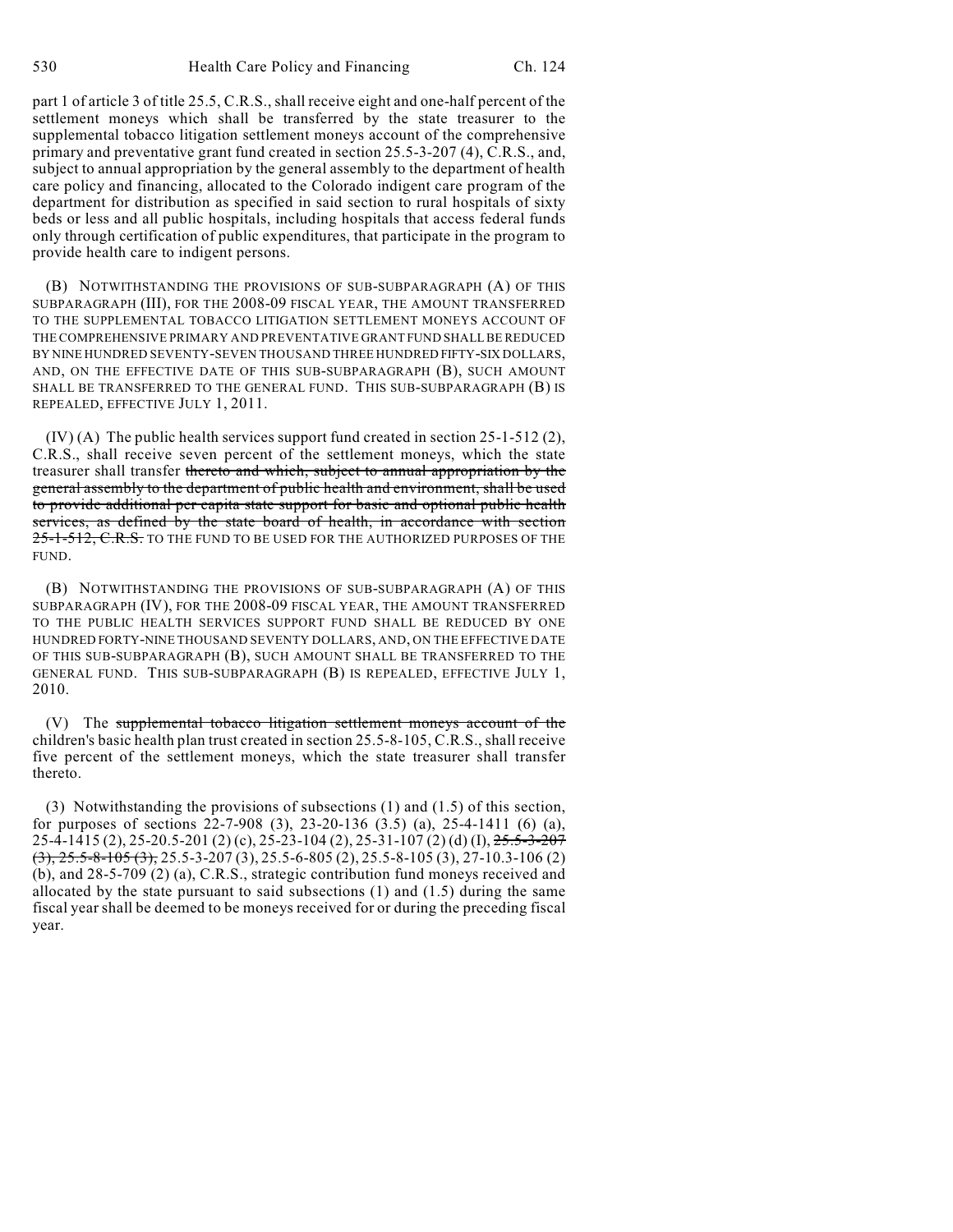**SECTION 3.** 25-4-1411 (6) (a), Colorado Revised Statutes, is amended to read:

**25-4-1411. AIDS drug assistance program - legislative declaration - no entitlement created.** (6) (a) Pursuant to section  $24-75-1104.5$  (1) (i), C.R.S., Beginning in the 2004-05 fiscal year, and for each fiscal year thereafter so long as the state receives moneys pursuant to the master settlement agreement, the general assembly shall appropriate to the department of public health and environment for the state program three and a half percent of the amount of moneys transmitted to the state treasurer in accordance with the master settlement agreement, other than attorney fees and costs, for the preceding fiscal year; except that the amount so appropriated to the department in any fiscal year shall not exceed five million dollars THE AMOUNT OF MONEYS TO BE RECEIVED BY THE STATE PROGRAM PURSUANT TO SECTION 24-75-1104.5 (1) (j), C.R.S. The general assembly shall appropriate the amount specified in this subsection (6) from moneys credited to the tobacco litigation settlement cash fund created in section 24-22-115, C.R.S.

**SECTION 4.** 25.5-6-805, Colorado Revised Statutes, is amended to read:

**25.5-6-805. Colorado autism treatment fund.** (1) The Colorado autism treatment fund is hereby created and established in the state treasury for the purpose of paying for services provided to eligible children pursuant to this part 8. Such fund shall be comprised of tobacco settlement moneys allocated to such fund. Moneys in the fund shall be subject to annual appropriation by the general assembly for the purposes of this part 8. At the end of any fiscal year, all unexpended and unencumbered moneys in the fund shall remain therein and shall not be credited or transferred to the general fund or any other fund. Any moneys in the fund not expended for the purpose of this part 8 may be invested by the state treasurer as provided by law. All interest and income derived from the investment and deposit of moneys in the fund shall be credited to the fund.

(2) PURSUANT TO SECTION 24-75-1104.5 (1) (l), C.R.S., BEGINNING IN THE 2008-09 FISCAL YEAR AND IN EACH FISCAL YEAR THEREAFTER SO LONG AS THE STATE RECEIVES MONEYS PURSUANT TO THE MASTER SETTLEMENT AGREEMENT, THE STATE TREASURER SHALL ANNUALLY TRANSFER TO THE FUND THE AMOUNT OF MONEYS TO BE RECEIVED BY THE FUND PURSUANT TO SECTION  $24-75-1104.5$  (1) (1), C.R.S. THE STATE TREASURER SHALL TRANSFER THE AMOUNT SPECIFIED IN THIS SUBSECTION (2) FROM MONEYS CREDITED TO THE TOBACCO LITIGATION SETTLEMENT CASH FUND CREATED IN SECTION 24-22-115, C.R.S.

**SECTION 5.** 25.5-8-105 (1), (2), and (3), Colorado Revised Statutes, are amended to read:

**25.5-8-105. Trust - created.** (1) A fund to be known as the children's basic health plan trust is hereby created and established in the state treasury. and an account to be known as the supplemental tobacco litigation settlement moneys account is hereby created in the trust. Except as provided for in subsection (4) of this section, all moneys deposited in the portion of the trust that is not the account TRUST and all interest earned on moneys in the trust shall remain in the trust for the purposes set forth in this article, and no part thereof shall be expended or appropriated for any other purpose. The principal of the account TRUST shall be expended, subject to annual appropriation by the general assembly, solely for the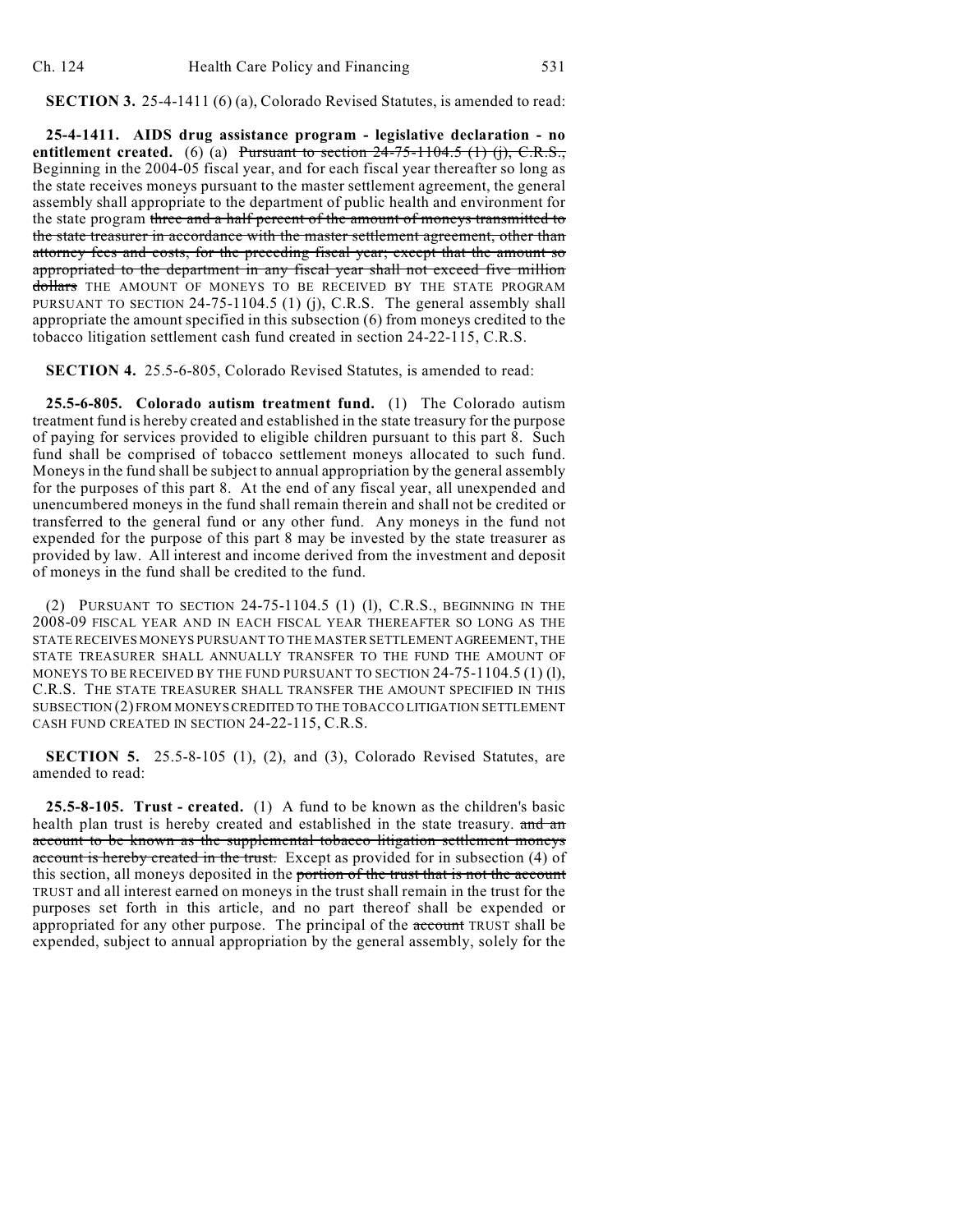purposes set forth in this article. except that, at the end of the 2007-08 fiscal year and at the end of each fiscal year thereafter, all unexpended and unencumbered principal of the account shall be transferred to the short-term innovative health program grant fund created in section 25-36-101 (2), C.R.S., in accordance with section 24-75-1104.5 (1.5) (b), C.R.S. Interest and income earned on the deposit and investment of moneys in the account shall be credited to the account and shall remain in the account until the end of the fiscal year in which credited, when it shall be transferred to the short-term innovative health program grant fund in accordance with section  $24-75-1104.5$   $(1.5)$   $(b)$ , C.R.S.

(2) (a) Except as provided for in subsection (4) of this section, all or a portion of the moneys in the portion of the trust that is not the supplemental tobacco litigation settlement moneys account TRUST shall be annually appropriated by the general assembly for the purposes of this article and shall not be transferred to or revert to the general fund of the state at the end of any fiscal year.

(b) Notwithstanding the provisions of paragraph (a) of this subsection (2), moneys in the portion of the trust that is not the supplemental tobacco litigation settlement moneys account TRUST may be used to pay the state's portion of any computer system changes necessary to expand eligibility in the plan.

(3) (a) Pursuant to section 24-75-1104.5 (1) (c), C.R.S., beginning in the 2006-07 fiscal year and in each fiscal year thereafter so long as the state receives moneys pursuant to the master settlement agreement, the state treasurer shall transfer to the portion of the trust that is not the supplemental tobacco litigation settlement moneys account TRUST twenty-four percent of the total amount of the moneys annually received by the state pursuant to the master settlement agreement, not including attorney fees and costs, during the preceding fiscal year; except that the amount so transferred to the trust shall not exceed thirty million dollars in any fiscal year. Except as otherwise provided in sections 24-22-115.5 (2) (a.7) and 24-75-1104.5 (1) (c), C.R.S., the state treasurer shall transfer the amount specified in this subsection (3) from moneys credited to the tobacco litigation settlement cash fund created in section 24-22-115, C.R.S. The amount transferred pursuant to this subsection (3) shall be in addition to and not in replacement of any general fund moneys appropriated to the trust.

(b) Pursuant to section 24-75-1104.5 (1.5) (a) (V), C.R.S., beginning in the 2007-08 fiscal year and each fiscal year thereafter so long as the state receives moneys pursuant to the master settlement agreement, the state treasurer shall transfer to the supplemental tobacco litigation settlement moneys account of the trust five percent of the portion of the moneys annually received by the state pursuant to the master settlement agreement, not including attorney fees and costs, during the preceding fiscal year that remains after the programs, services, and funds that receive such moneys pursuant to section 24-75-1104.5 (1), C.R.S., have been fully funded. For the 2007-08 fiscal year, the state treasurer shall transfer from the short-term innovative health program grant fund created in section 25-36-101, C.R.S., to the account TRUST the lesser of twenty-two thousand three hundred seven dollars or two and two-tenths percent of the amount allocated to the short-term innovative health program grant fund for the fiscal year pursuant to section 24-75-1104.5 (1.5) (a) (IX), C.R.S., enacted by Senate Bill 07-097 at the first regular session of the sixty-sixth general assembly. For the 2008-09 and 2009-10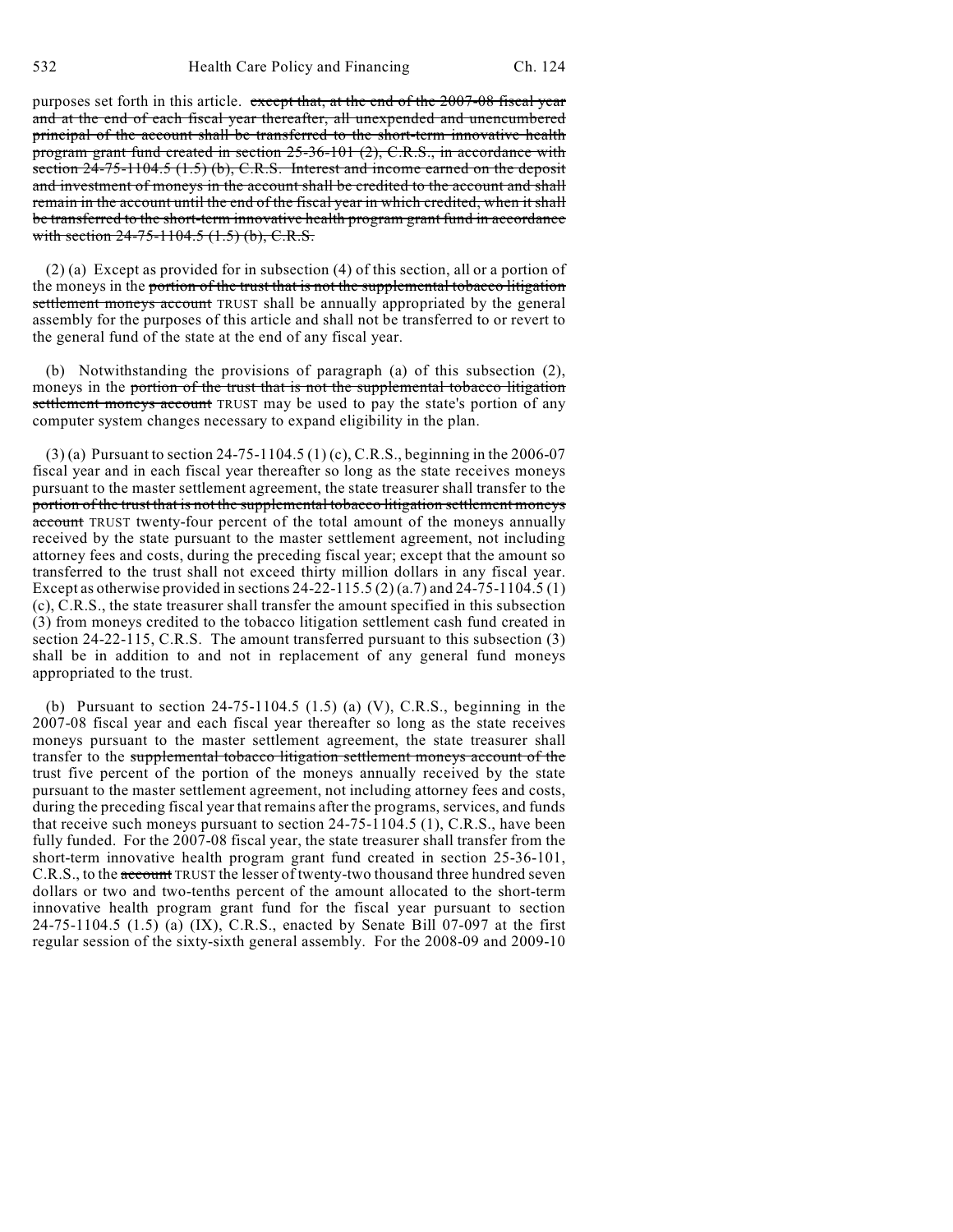fiscal years, the state treasurer shall transfer from the short-term innovative health program grant fund created in section 25-36-101, C.R.S., to the account TRUST the lesser of twenty-nine thousand five hundred fifteen dollars or one and four-tenths percent of the amount allocated to the short-term innovative health program grant fund for the fiscal year pursuant to section  $24-75-1104.5$  (1.5) (a) (IX), C.R.S., enacted by Senate Bill 07-097 at the first regular session of the sixty-sixth general assembly.

**SECTION 6.** 25-36-101 (5), Colorado Revised Statutes, is amended to read:

**25-36-101. Short-term grants for innovative health programs - grant fund - creation - appropriation from fund - transfer of moneys for fiscal years 2007-08 to 2011-12.** (5) Notwithstanding any other provision of this section, for the 2007-08 fiscal year, the state treasurer shall transfer from the short-term innovative health program grant fund to the supplemental tobacco litigation settlement moneys account of the children's basic health plan trust created in section 25.5-8-105, C.R.S., for the purposes of the "Children's Basic Health Plan Act", article 8 of title 25.5, C.R.S., the lesser of twenty-two thousand three hundred seven dollars or two and two-tenths percent of the amount allocated to the short-term innovative health program grant fund for the fiscal year pursuant to section 24-75-1104.5 (1.5) (a) (IX), C.R.S., enacted by Senate Bill 07-097 at the first regular session of the sixty-sixth general assembly. Notwithstanding any other provision of this section, for the 2008-09 and 2009-10 fiscal years, the state treasurer shall transfer from the short-term innovative health program grant fund to the supplemental tobacco litigation settlement moneys account of the children's basic health plan trust created in section 25.5-8-105, C.R.S., for the purposes of the "Children's Basic Health Plan Act", article 8 of title 25.5, C.R.S., the lesser of twenty-nine thousand five hundred fifteen dollars or one and four-tenths percent of the amount allocated to the short-term innovative health program grant fund for the fiscal year pursuant to section 24-75-1104.5 (1.5) (a)  $(X)$ , C.R.S., enacted by Senate Bill 07-097 at the first regular session of the sixty-sixth general assembly.

**SECTION 7.** Part V (4) and the affected totals of section 2 of chapter 474, Session Laws of Colorado 2008, as amended by Senate Bill 09-187, are amended to read:

Section 2. **Appropriation.**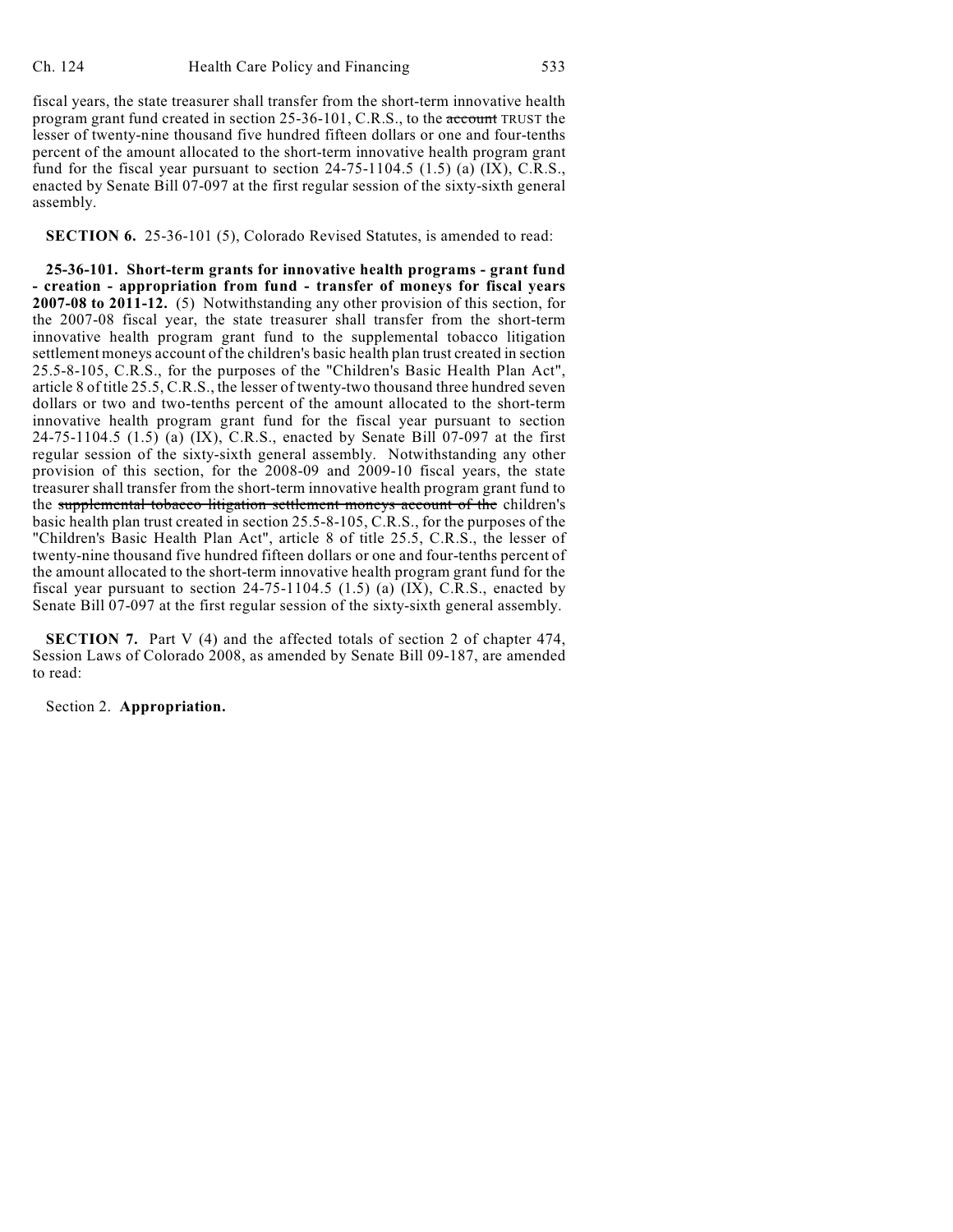## Ch. 124 Health Care Policy and Financing 534

|                 |        | APPROPRIATION FROM |                              |              |                       |                |  |  |
|-----------------|--------|--------------------|------------------------------|--------------|-----------------------|----------------|--|--|
| ITEM &          | TOTAL. | GENERAL            | <b>GENERAL</b>               | CASH         | <b>REAPPROPRIATED</b> | <b>FEDERAL</b> |  |  |
| <b>SUBTOTAL</b> |        | <b>FUND</b>        | <b>FUND</b><br><b>EXEMPT</b> | <b>FUNDS</b> | <b>FUNDS</b>          | <b>FUNDS</b>   |  |  |
| \$              |        |                    |                              |              |                       |                |  |  |

## **PART V DEPARTMENT OF HEALTH CARE POLICY AND FINANCING**

#### **(4) INDIGENT CARE PROGRAM**

| Safety Net Provider           |             |               |                          |                         |             |
|-------------------------------|-------------|---------------|--------------------------|-------------------------|-------------|
| Payments                      | 296,188,630 | 13,090,782(M) | 135,003,533 <sup>a</sup> |                         | 148,094,315 |
| Colorado Health Care          |             |               |                          |                         |             |
| Services Fund                 | 15,000,000  | 15,000,000    |                          |                         |             |
| The Children's Hospital,      |             |               |                          |                         |             |
| Clinic Based Indigent Care    | 27,029,760  | 3,059,880(M)  |                          | 10,455,000 <sup>b</sup> | 13,514,880  |
| Health Care Services Fund     |             |               |                          |                         |             |
| Programs                      | 9,090,000   |               |                          | $4,545,000^{\circ}$     | 4,545,000   |
| Pediatric Speciality Hospital | 8,828,584   | 3,551,000(M)  | 368,292°                 | 495,000 <sup>d</sup>    | 4,414,292   |
| H.B. 05-1262 Appropriation    |             |               |                          |                         |             |
| from General Fund to          |             |               |                          |                         |             |
| Pediatric Speciality Hospital |             |               |                          |                         |             |
| Fund                          | 495,000     |               | 495,000°                 |                         |             |
| H.B. 05-1262 Appropriation    |             |               |                          |                         |             |
| from Tobacco Tax Cash         |             |               |                          |                         |             |
| Fund to the General Fund      | 495,000     |               | 495,000f                 |                         |             |
| Primary Care Fund Program     | 31,294,657  |               | 31,294,657 <sup>s</sup>  |                         |             |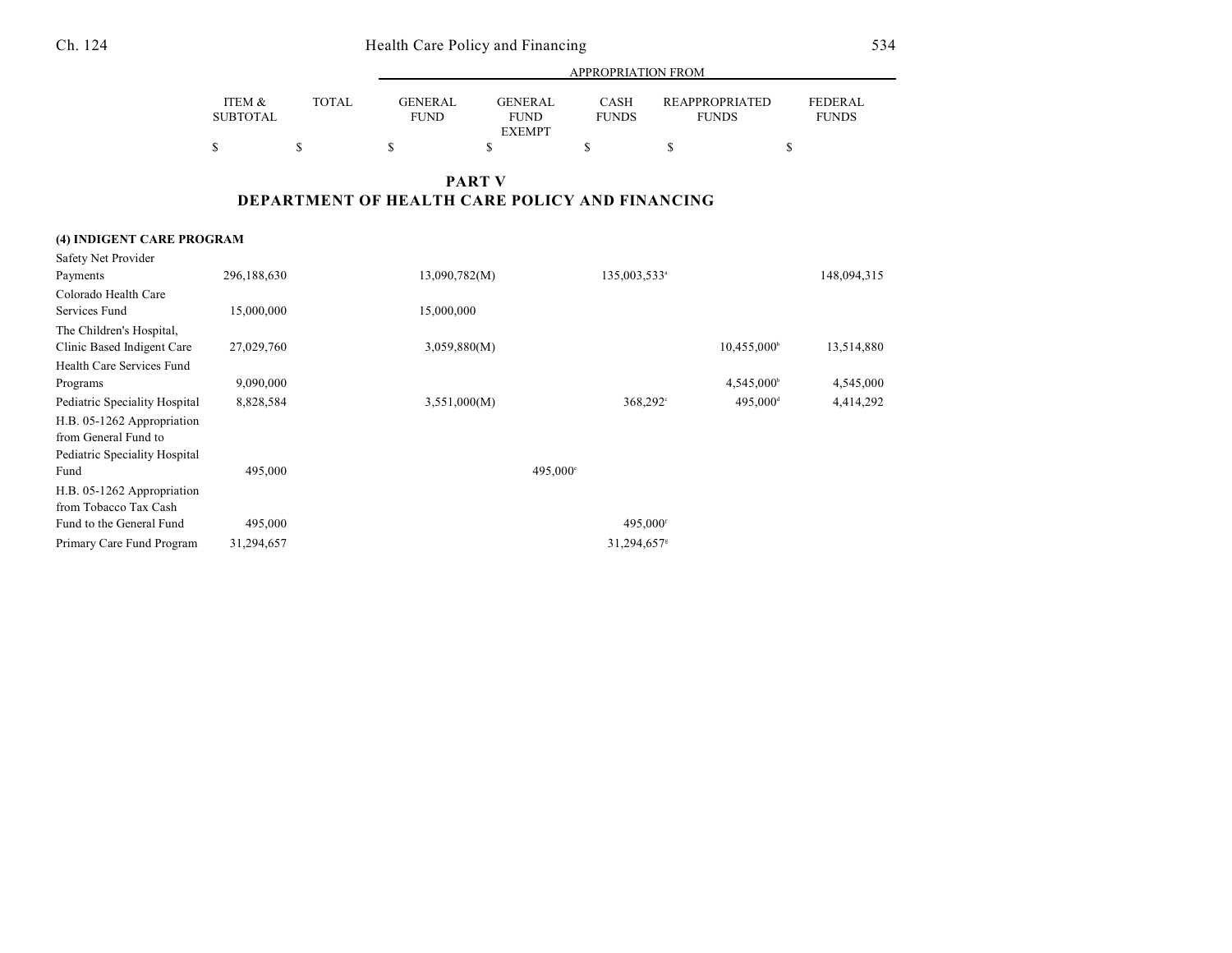| Children's Basic Health Plan       |             |             |                           |            |
|------------------------------------|-------------|-------------|---------------------------|------------|
| Administration                     | 6,351,590   |             | 2,785,441                 | 3,566,149  |
| Children's Basic Health Plan       |             |             |                           |            |
| Premium Costs <sup>14</sup>        | 125,467,443 |             | $44,120,656$ <sup>k</sup> | 81,346,787 |
| Children's Basic Health Plan       |             |             |                           |            |
| Dental Benefit Costs <sup>15</sup> | 10,404,713  |             | $3,641,650$ <sup>1</sup>  | 6,763,063  |
| Comprehensive Primary and          |             |             |                           |            |
| Preventive Care Grants             |             |             |                           |            |
| Program                            | 3,082,680   |             | $3,082,680^{\mathrm{m}}$  |            |
| Comprehensive Primary and          |             |             |                           |            |
| Preventative Care Rural and        |             |             |                           |            |
| Public Hospitals Payment           | 6,260,962   |             | $3,130,481$ <sup>m</sup>  | 3,130,481  |
|                                    | 5,000,000   |             | $2,153,125^m$             | 2,846,875  |
|                                    |             | 539,989,019 |                           |            |
|                                    |             | 538,728,057 |                           |            |
|                                    |             |             |                           |            |

<sup>a</sup> This amount represents public funds certified as representing expenditures incurred by hospitals that are eligible for federal financial participation under the Medicaid Major Teaching Hospital Program, Medicaid, and the Medicaid Disproportionate Share Payments to Hospitals Program.

 $\textdegree$  These amounts shall be from the Health Care Services Fund created in Section 25.5-3-112 (1) (a), C.R.S.

 This amount shall be from the Supplemental Tobacco Litigation Settlement Moneys Account in the Pediatric Specialty Hospital Fund created in Section 24-22-117 <sup>c</sup> (2) (e) (II), C.R.S.

<sup>d</sup> This amount shall be from the Pediatric Specialty Hospital Fund created in Section 24-22-117 (2) (e), C.R.S.

<sup>e</sup> This amount is not subject to the limitation on state fiscal year spending imposed by Article X, Section 20 of the State Constitution. This amount is also not subject to the statutory limitation on General Fund appropriation growth or any other spending limitation existing in law pursuant to Article X, Section 21 (8) of the State Constitution.

<sup>f</sup> This amount shall be from the Tobacco Tax Cash Fund created in Section 24-22-117 (l) (a), C.R.S. This appropriation partially meets the requirement to appropriate a portion of the revenues collected from imposition of additional state cigarette and tobacco taxes to the General Fund pursuant to Section 21 of Article X of the State Constitution.

Ch. 124 Health Care Policy and Financing 535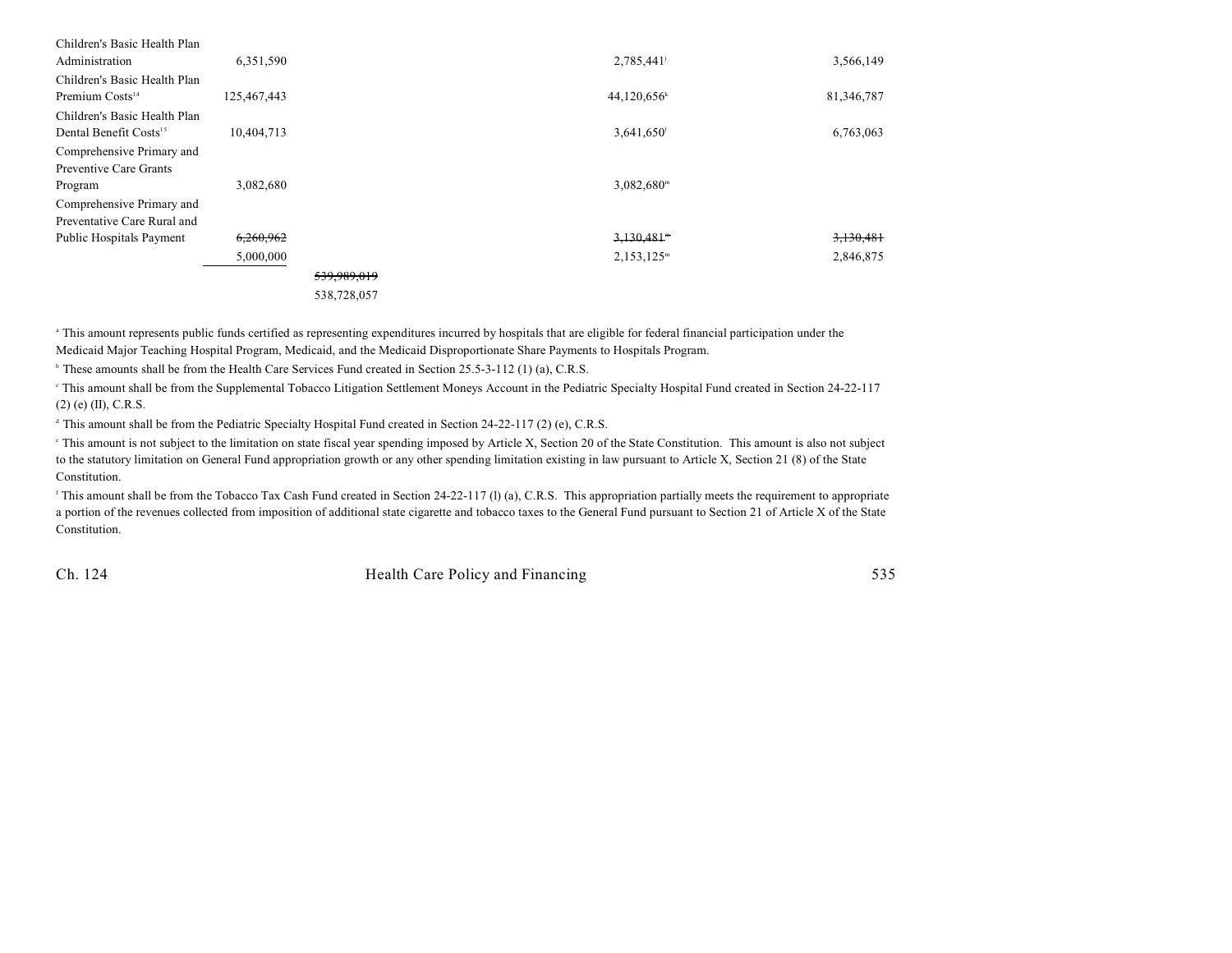| ITEM &<br><b>SUBTOTAL</b> | <b>TOTAL</b> | <b>GENERAL</b><br><b>FUND</b> | <b>GENERAL</b><br><b>FUND</b><br><b>EXEMPT</b> | CASH<br><b>FUNDS</b> | <b>REAPPROPRIATED</b><br><b>FUNDS</b> | <b>FEDERAL</b><br><b>FUNDS</b> |  |  |
|---------------------------|--------------|-------------------------------|------------------------------------------------|----------------------|---------------------------------------|--------------------------------|--|--|
|                           |              |                               |                                                |                      |                                       |                                |  |  |

APPROPRIATION FROM

 $\textdegree$  This amount shall be from the Primary Care Fund created in Section 24-22-117 (2) (b) (I), C.R.S.

<sup>j</sup> Of this amount, \$2,245,441shall be from the Children's Basic Health Plan Trust Fund created in Section 25.5-8-105 (1), C.R.S., and \$540,000 shall be from the Health Care Expansion Fund created in Section 24-22-117 (2) (a) (I), C.R.S.

 $\cdot$  Of this amount, \$18,993,282 shall be from the Health Care Expansion Fund created in Section 24-22-117 (2) (a) (I), C.R.S.; \$23,114,664 shall be from the Children's Basic Health Plan Trust Fund created in Section 25.5-8-105 (1), C.R.S.; 1,841,459 shall be from the Children's Basic Health Plan Trust and Supplemental Tobacco Litigation Settlement Moneys Account created in Section 25.5-8-105 (1), C.R.S.; and \$171,251 shall be from the Colorado Immunization Fund created in Section 25-4-2301, C.R.S.

<sup>1</sup>Of this amount, \$2,317,508 shall be from the Children's Basic Health Plan Trust Fund created in Section 25.5-8-105 (1), C.R.S.; \$1,324,142 shall be from the Health Care Expansion Fund created in Section 24-22-117 (2) (a) (I), C.R.S.

" This amount shall be from the Comprehensive Primary and Preventive Care Fund created in Section 25.5-3-207 (1), C.R.S.

| <b>TOTALS PART V</b> |                            |                 |                        |               |              |                            |
|----------------------|----------------------------|-----------------|------------------------|---------------|--------------|----------------------------|
| <b>(HEALTH CARE</b>  |                            |                 |                        |               |              |                            |
| POLICY AND           |                            |                 |                        |               |              |                            |
| <b>FINANCING)</b>    | <del>\$3,826,744,396</del> | \$1,199,999,538 | $$369,495,000^{\circ}$ | \$366.908.676 | \$22,948,578 | <del>\$1,867,392,604</del> |
|                      | \$3,825,483,434            |                 |                        | \$365,931,320 |              | \$1,867,108,998            |

<sup>a</sup> Of this amount, \$369,000,000 shall be from the General Fund Exempt Account created in Section 24-77-103.6 (2), C.R.S., and \$495,000 shall be General Fund Exempt pursuant to Section 24-22-117 (1) (c) (I) (B), C.R.S. Further, said \$495,000 is also not subject to the statutory limitation on General Fund appropriations imposed by Section 24-75-201.1, C.R.S.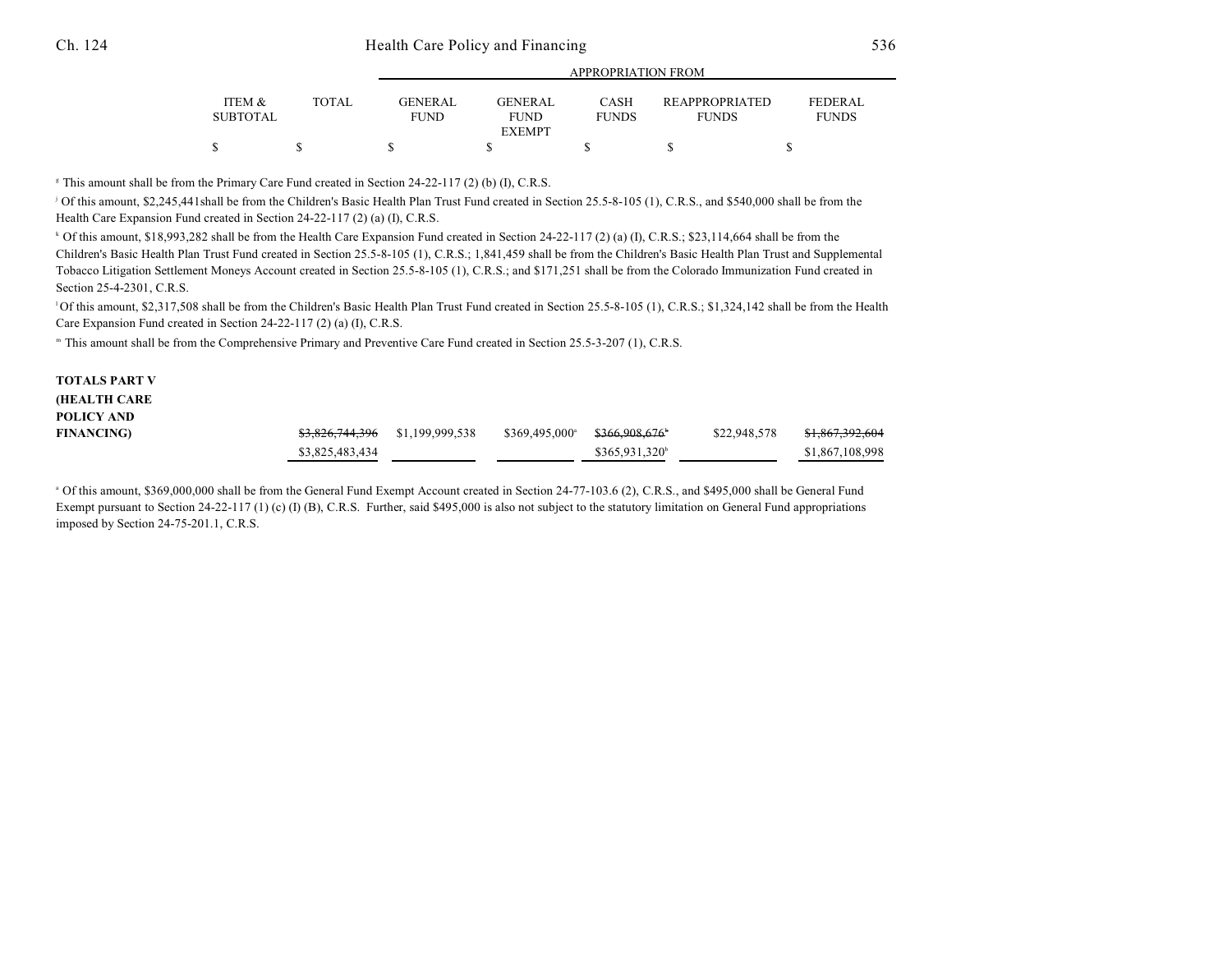<sup>b</sup> This amount includes \$725,001 from the Colorado Autism Treatment Fund created in Section 25.5-6-805, C.R.S., and represents the total amount that the State Treasurer shall transfer from the Tobacco Litigation Settlement Cash Fund created in Section 24-22-115 (1) (a), C.R.S., to the Colorado Autism Treatment Fund pursuant to Section 24-22-115 (1) (a), C.R.S.

**SECTION 8.** Part XVI (4) (A), (9) (B) (3), and the affected totals of section 2 of chapter 474, Session Laws of Colorado 2008, are amended to read:

Section 2. **Appropriation.**

### **PART XVI DEPARTMENT OF PUBLIC HEALTH AND ENVIRONMENT**

Ch. 124 Health Care Policy and Financing 537

| (4) LOCAL HEALTH SERVICES    |           |           |                        |  |
|------------------------------|-----------|-----------|------------------------|--|
| (A) Local Liaison            |           |           |                        |  |
| Public Health Nurses in      |           |           |                        |  |
| areas not served by local    |           |           |                        |  |
| health departments           | 1,425,663 | 962,731   | $462,932$ <sup>*</sup> |  |
|                              | 1,401,593 |           | 438,862 <sup>a</sup>   |  |
| Environmental Health         |           |           |                        |  |
| Specialists in areas not     |           |           |                        |  |
| served by local health       |           |           |                        |  |
| departments                  | 242,358   | 242,358   |                        |  |
| Local, District and Regional |           |           |                        |  |
| <b>Health Department</b>     |           |           |                        |  |
| Distributions pursuant to    |           |           |                        |  |
| Section 25-1-516, C.R.S.     | 7,243,313 | 5,000,000 | $2.243.313*$           |  |
|                              |           |           |                        |  |
|                              |           |           |                        |  |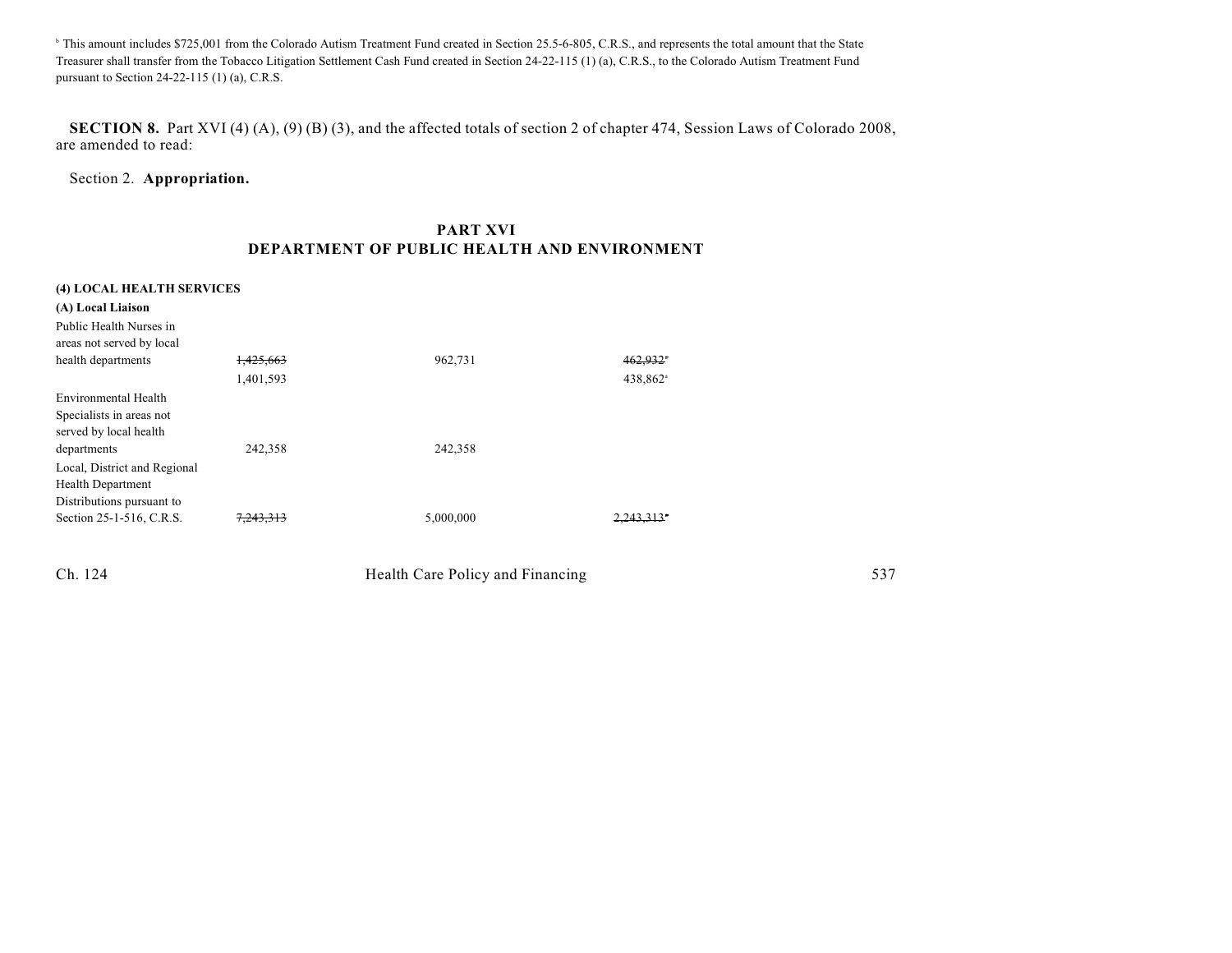## Ch. 124 Health Care Policy and Financing 538

|                                     |              |                               | <b>APPROPRIATION FROM</b>                      |                             |                                       |                                |  |  |  |  |
|-------------------------------------|--------------|-------------------------------|------------------------------------------------|-----------------------------|---------------------------------------|--------------------------------|--|--|--|--|
| ITEM &<br><b>SUBTOTAL</b>           | <b>TOTAL</b> | <b>GENERAL</b><br><b>FUND</b> | <b>GENERAL</b><br><b>FUND</b><br><b>EXEMPT</b> | <b>CASH</b><br><b>FUNDS</b> | <b>REAPPROPRIATED</b><br><b>FUNDS</b> | <b>FEDERAL</b><br><b>FUNDS</b> |  |  |  |  |
| \$                                  | \$           | \$                            | \$                                             | \$                          | \$                                    | D                              |  |  |  |  |
| 7,118,313<br>8,911,334<br>8,762,264 |              |                               |                                                | $2,118,313$ <sup>a</sup>    |                                       |                                |  |  |  |  |

<sup>a</sup> These amounts shall be from the Public Health Services Per Capita Support Fund created in Section 25-1-516 (2), C.R.S.

9,441,634 9,292,564

#### **(9) DISEASE CONTROL AND ENVIRONMENTAL EPIDEMIOLOGY DIVISION**

| 318.692    | 27,309                                       |                          | 291,383     |
|------------|----------------------------------------------|--------------------------|-------------|
|            | $(0.4$ FTE)                                  |                          | $(3.6$ FTE) |
| 13,057,028 | 1,357,404                                    | $3,727,624$ *            | 7,972,000   |
| 12,992,028 |                                              | $3,662,624$ <sup>a</sup> |             |
| 13,375,720 |                                              |                          |             |
| 13,310,720 |                                              |                          |             |
|            | (B) Special Purpose Disease Control Programs |                          |             |

<sup>a</sup> This amount shall be from the Tobacco Litigation Settlement Cash Fund created in Section 24-22-115 (1) (a), C.R.S., which is received as a damage award and, as such, does not constitute fiscal year spending for the purposes of Section 20 of Article X of the State Constitution.